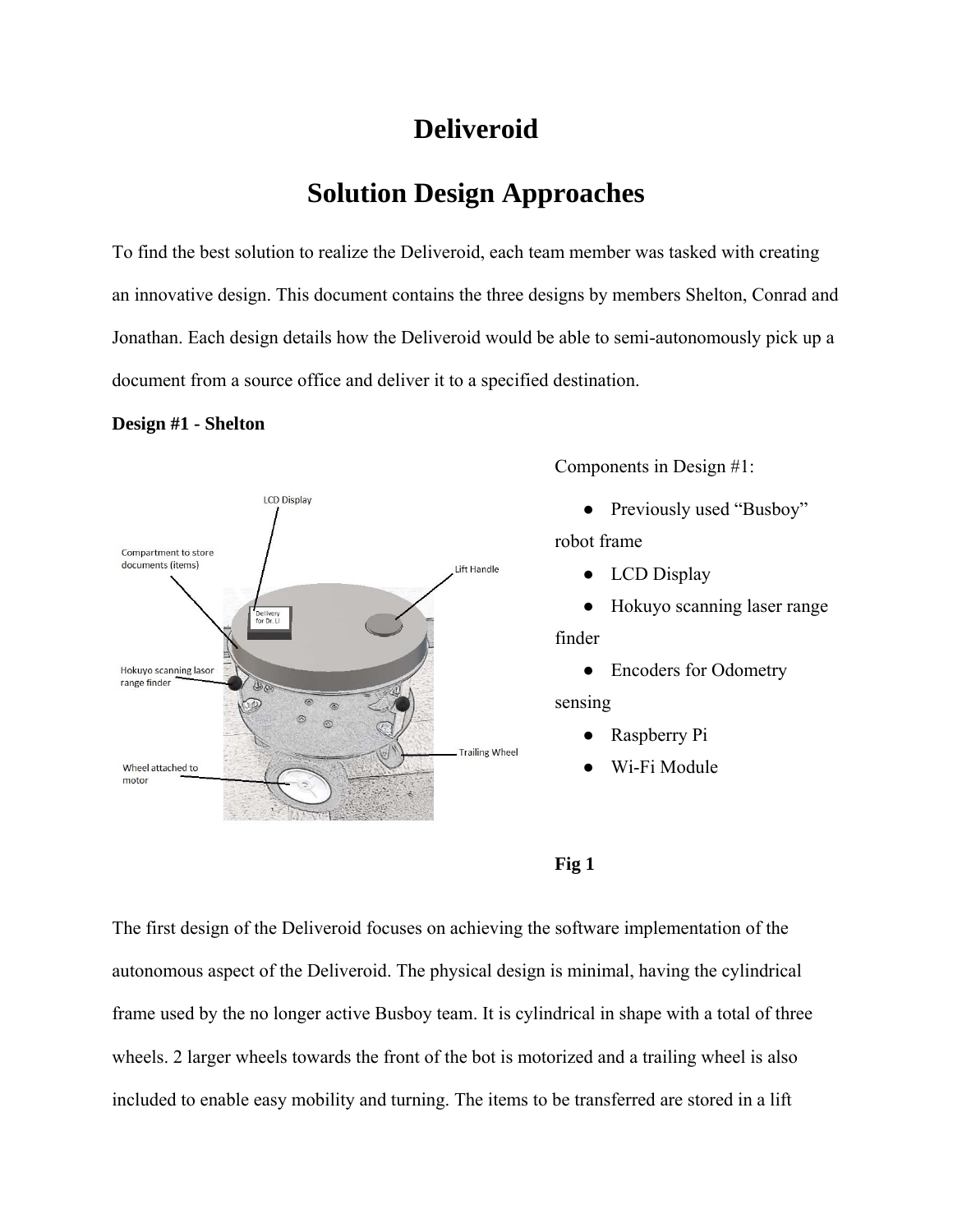compartment on the top of the bot. This design is pictured in Fig 1 above. The design uses the Robot Operating System (ROS) in order to implement its positioning system and autonomous movement from between offices. Before making the bot available to workers, the ROS navigation stack, scanning laser range finder, odometry sensors and the ROS slam\_gmapping is used to create a two-dimensional map of floor. With this technology, the designer is also able to specify points on the 2D map (such as "Professor X's office").

#### **Methodology**

The Wi-Fi module first enables the bot to connect to the office network. The Raspberry Pi acts as a server and the user is able to connect and send a form to that server by navigating to a webpage. The user submits the pick-up location and the destination using the online form. The system would match the entered pick-up and destination locations with the specified points on the 2D map. ROS rviz and the scanning laser is then used to self-localize the bot and find the necessary path that the bot must follow to arrive at the selected destination (as per user entry in online form). The LCD clearly displays the recipient's name.

#### **Drawbacks**

The design had several drawbacks. One such drawback was the fact that the bot could only do a single delivery at a time. Later on, other designs had several compartments that enabled multiple simultaneous deliveries. Also, using the Robot Operating System can become increasingly difficult. Integrating different sensors with ROS means configuring the inputs of the sensors to fit the manner required by the OS.

#### **Design #2 - Conrad**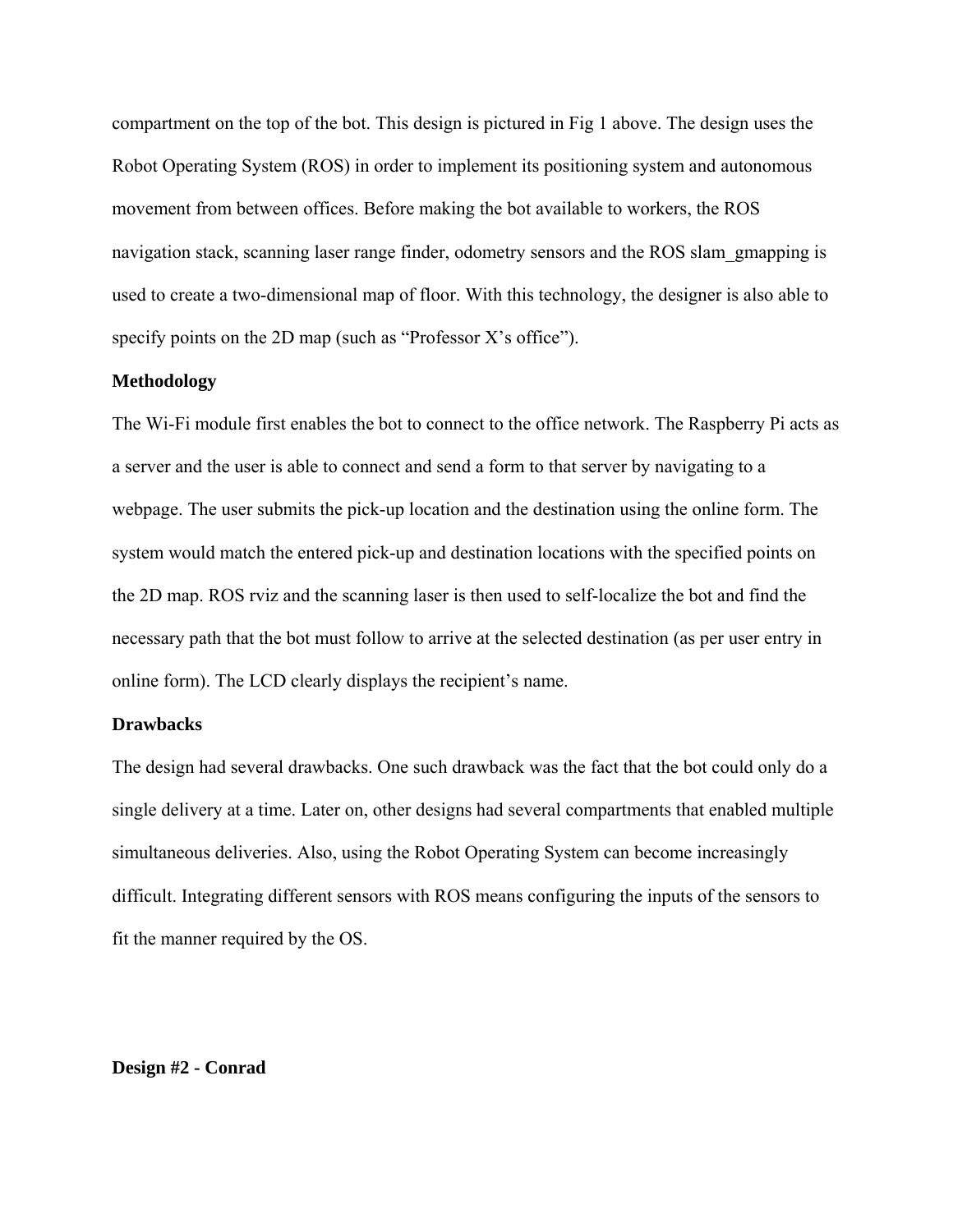

**Fig. 2-1** 



# **Fig. 2-2**

This design builds off of the framework of the "Busbot" project of a previous senior design class. The adjustments made are shown in Fig. 2-2. Capsule sized holes made in the top platform (4 in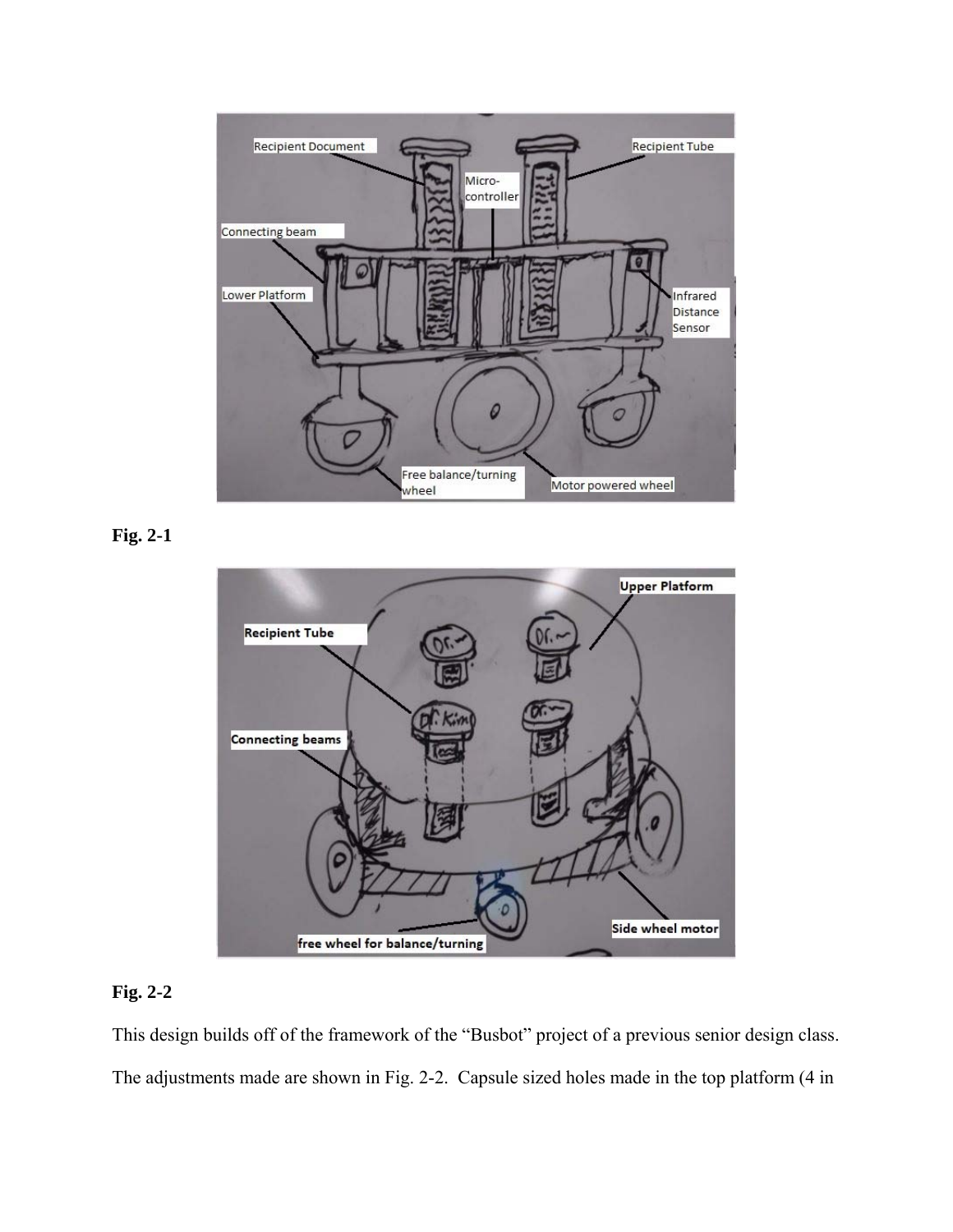this schematic but possibly more in a final product). These holes will allow for the transportation of documents via capsule. These capsules are named for the recipient and are thus easy to identify. Aside from this capsule transpport implementation, the design compared to the Busbot remains largely unchanged. The Drawback of this is that there are only so many predefined recipients that can be had per Deliveroid, using this method. Another drawback is that documents must first be manually folded by the user before transport. In terms of safety, this design keeps its components under it's top platform. In the side view (Fig. 2-1) you can see the microcontroller and IR sensors located under this top platform. You can also see 2 wires connecting the top and bottom plates that have straight lines accompanying them. These are the power lines for the motor powered wheels contained in clear insulated tubing another factor to reinforce safety along with electrostatic immunity. Although not depicted in Fig. 2-1 or 2-2, any wireless communication modules (RFID, Wi-Fi, Bluetooth), would also be attached to the underside of this top platform with power sources possibly under the bottom platform. This design is also cost efficient due to the fact that it merely expands on components that we already have rather than utilizing entirely new ones.

**Design 3: Jonathan**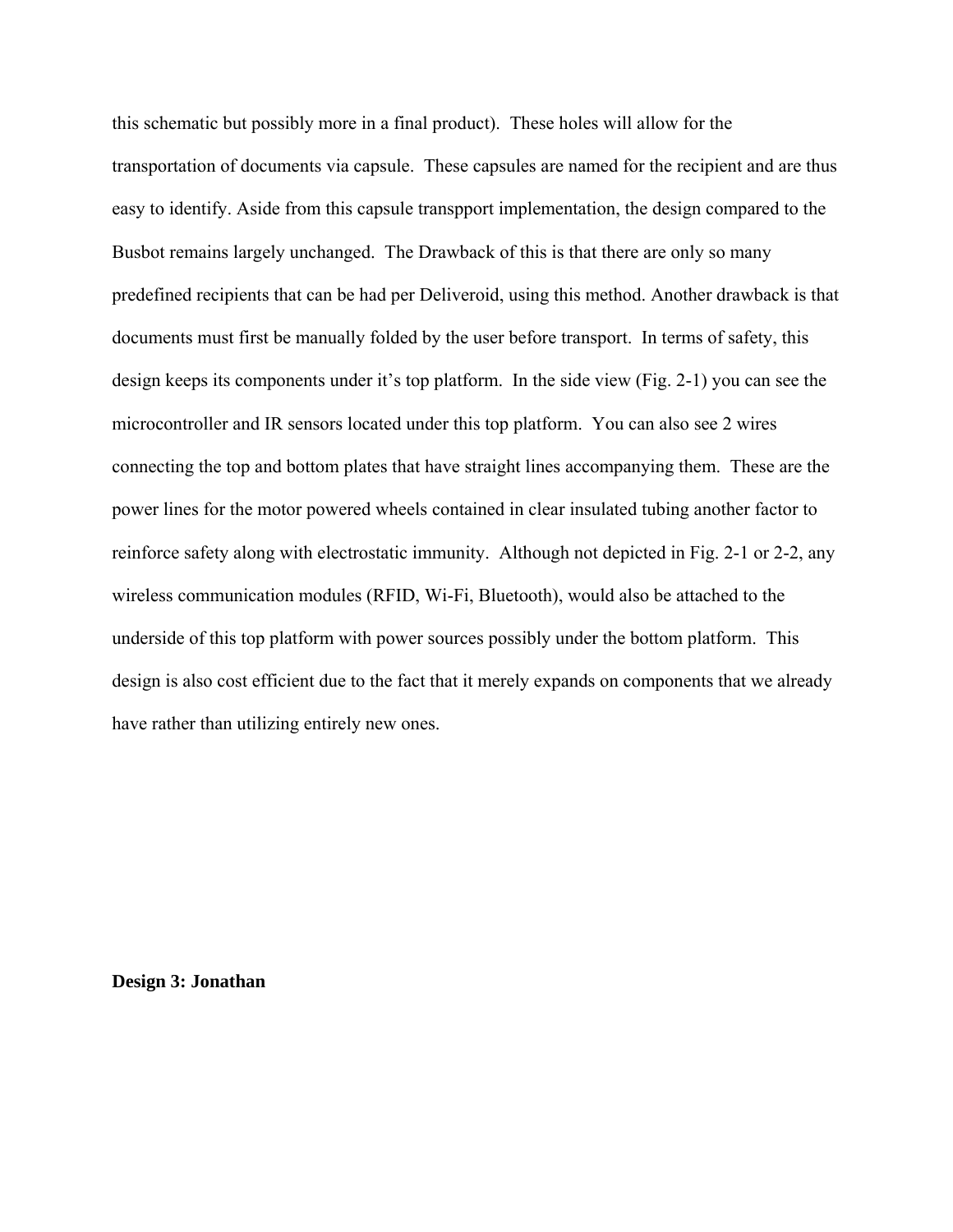

#### **Fig 3-1**

This design is based on a moving shelf. It can be simplified into two major components which is the shelving portion and the transport portion. There are three wheels that move and which is the shelving portion and the transport portion. There are three wheels that move and<br>guide the device where 2 larger 6 inch wheels are powered by motors and the other wheel in the back is freely rotating. This setup allows for the best maneuverability compared to a 4 wheeled design and it allows for tighter angles of turning. There is a weight sensor attached at the bottom of the trays which allows us to measure the load and keep speed relatively constant. There is a vibration sensor at the front so that when there is impact the device comes to a halt. A housing at the top protects the electronic components from interference and makes the design sightly. The design also implements infrared sensors on every side as well as one facing at a 45 degree angle downward at the front so the device can discern if there is change in elevation. An RFID tag downward at the front so the device can discern if there is change in elevation. An RFID tag<br>reader encased at the front allows the guidance of the robot at key places and when delivering trays are also lit to indicate which is for the recipient.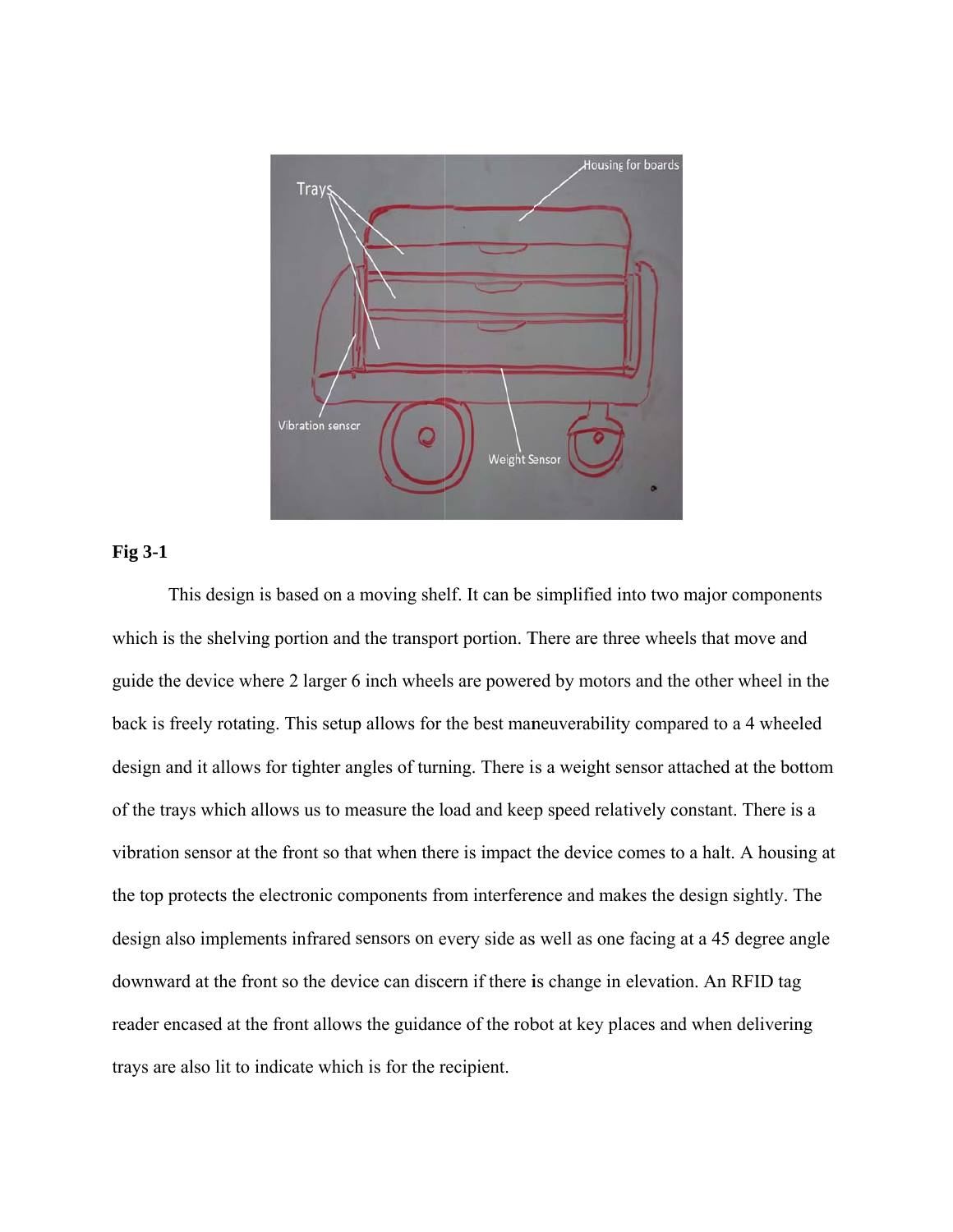

#### **Fig 3-2**

Safety wise the device will be machined so that edges are round and a button at the top clearly labeled will allow for emergency manual shutoff if needed.

 This design is not the most cost efficient one due to the need for materials to build housing and the extra additional components to give the device awareness of its surroundings. However, this design is more geared towards a more user friendly interface as well as allowing for practicality when transporting items, allowing it to be loaded for up to 3 destinations at once. The design uses a 2D pre programmed map, infrared and RFID in order to find its positioning. There is a massive 54 pin Arduino Mega board that handles all of the sensors and a Texas Instruments board to handle the motors separately. The device will communicate through a wifi shield to the internet so the delivery request can be set and carried out.

#### **Pros & Cons of top two Designs:**

**Design #2:**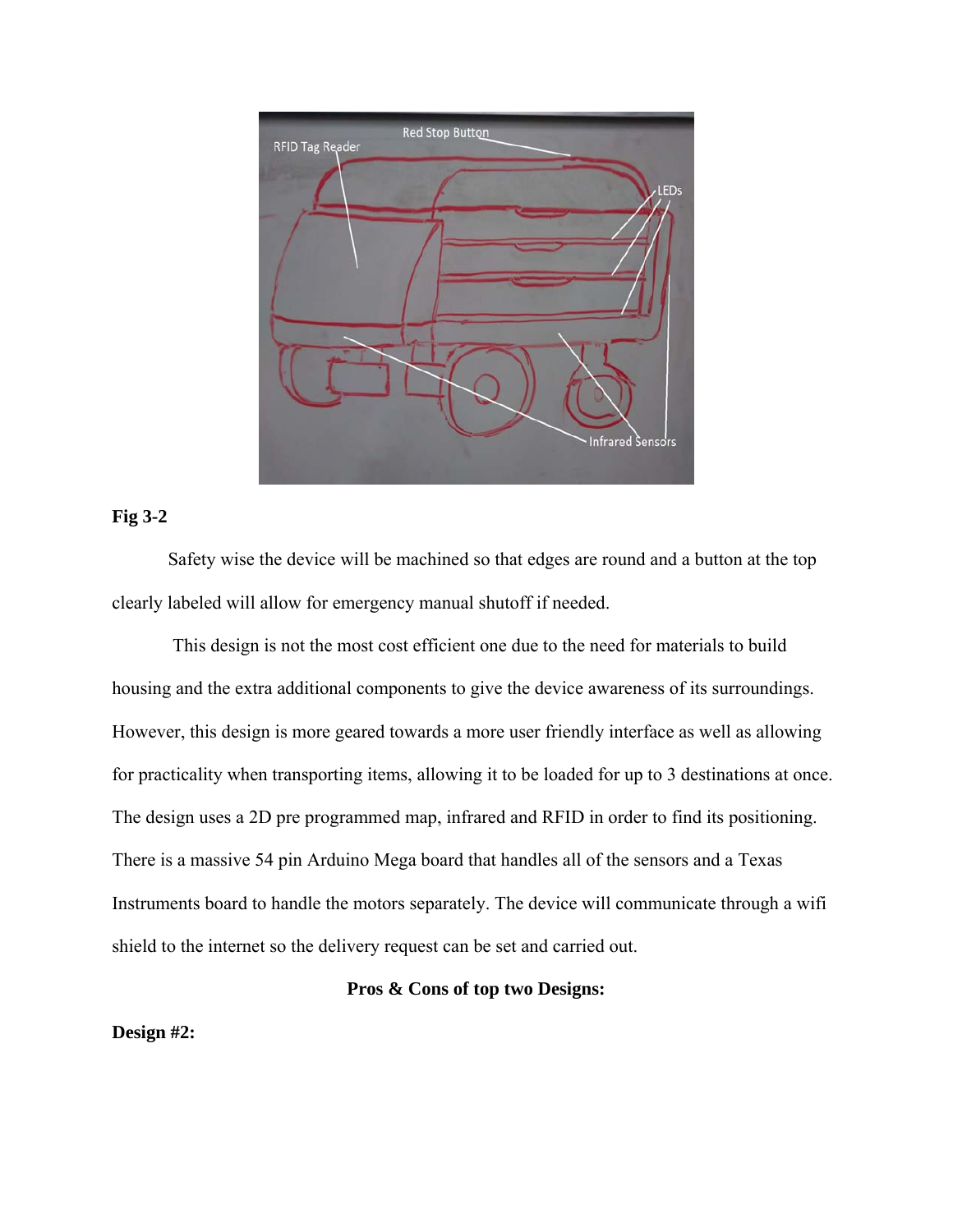| Pros                                             | Cons                                                                 |
|--------------------------------------------------|----------------------------------------------------------------------|
| Size: Small and Compact                          | Load: Only can transport small amount items                          |
| Papers are transported in protective<br>capsules | Capsules cannot transport non-foldable items,<br>Like envelops       |
| Currently in possession of frame                 | Frame does not accommodate paper shape                               |
| Deliverables are clearly labeled                 | Extra work for user to gently roll document<br>and insert in capsule |

# **Table 1**

# **Design #3:**

| Pros                                                                            | Cons                                                                       |
|---------------------------------------------------------------------------------|----------------------------------------------------------------------------|
| Size: Small                                                                     | Costs more to manufacture as it requires<br>more parts/components.         |
| Easy insertion for sending and easy<br>retrieval with automatic sliding drawers | Additional microcontroller connections<br>and power consumption            |
| Load: Can carry a large amount of items or<br>a single large item (laptop).     | Items must be flat in shape in order to fit<br>into drawers                |
| Weight sensor to limit load to set amount                                       | Additional programming of<br>microcontroller needed for more<br>components |
| LEDs and LCD allow for superior<br>aesthetics                                   |                                                                            |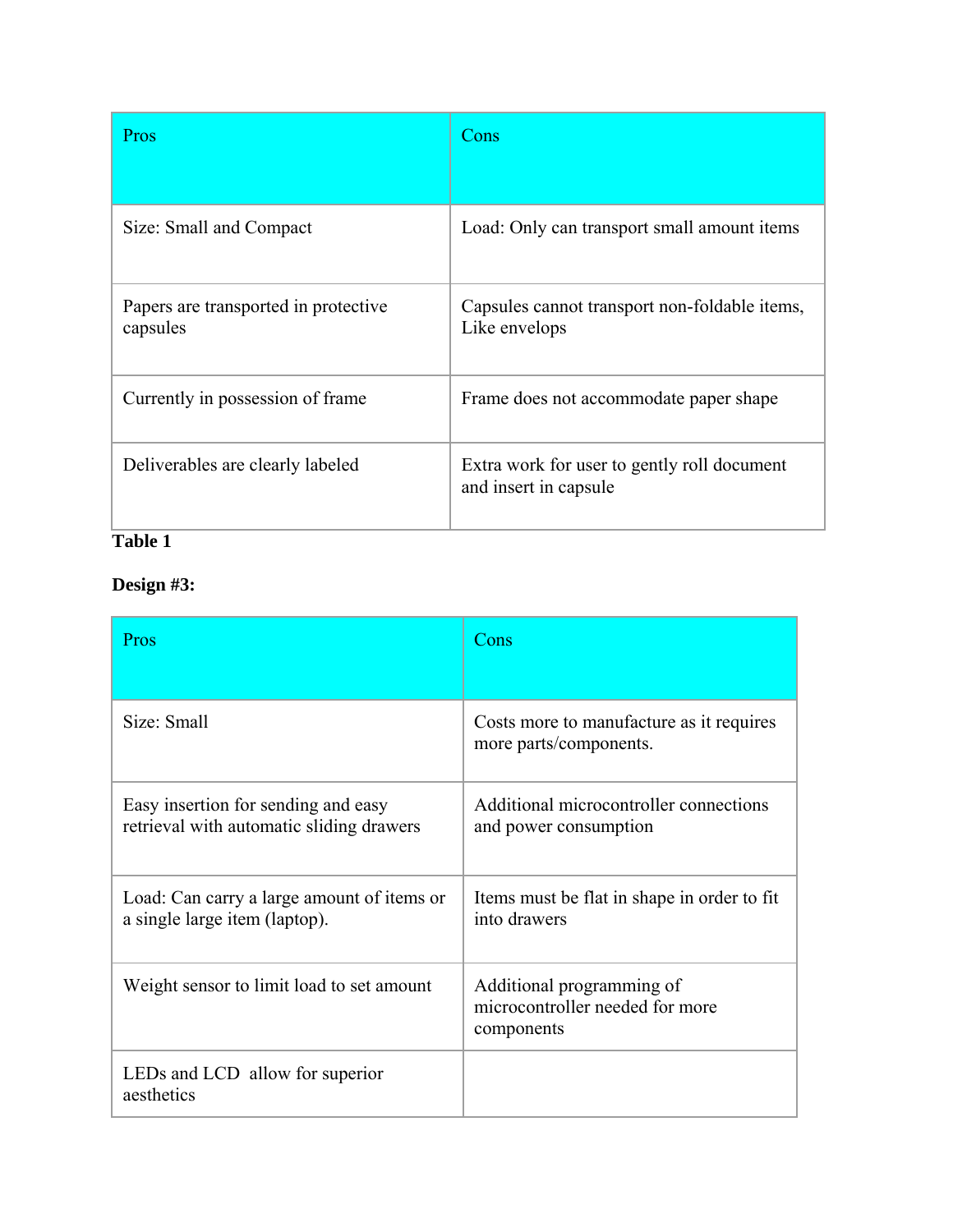## **Table 2**

## **Design Matrix:**

|             | Cost           | Aesthetics     | <b>Size</b>    | Practicality   | Efficiency     | Total<br>Score |
|-------------|----------------|----------------|----------------|----------------|----------------|----------------|
| Weight      | $\overline{4}$ | $\overline{3}$ | $\mathbf{1}$   | $\overline{2}$ | 5              |                |
| Design 2    | $\overline{4}$ | $\overline{2}$ | $\overline{4}$ | $\overline{3}$ | $\overline{3}$ |                |
| Aggr. Score | 16             | 6              | $\overline{4}$ | 6              | 15             | 47             |
| Design 3    | $\overline{2}$ | $\overline{3}$ | $\overline{4}$ | $\overline{4}$ | 5              |                |
| Aggr. Score | 8              | 9              | $\overline{4}$ | 8              | 25             | 54             |

#### **Table 3**

## **Category Breakdown:**

- **Efficiency(5):** A measure of how quickly and routinely the proposed design would be able to carry out its delivery functions. This is highest priority as the objective of the Deliveroid is to eliminate the hassle and time of transporting documents.
- **Cost(4):** A measure of how expensive it will be to assemble the design; with 5 being the cheapest and 1 being the most expensive. Should our device become a good on the market, it will need to be cheap to make when entering the mass production stage.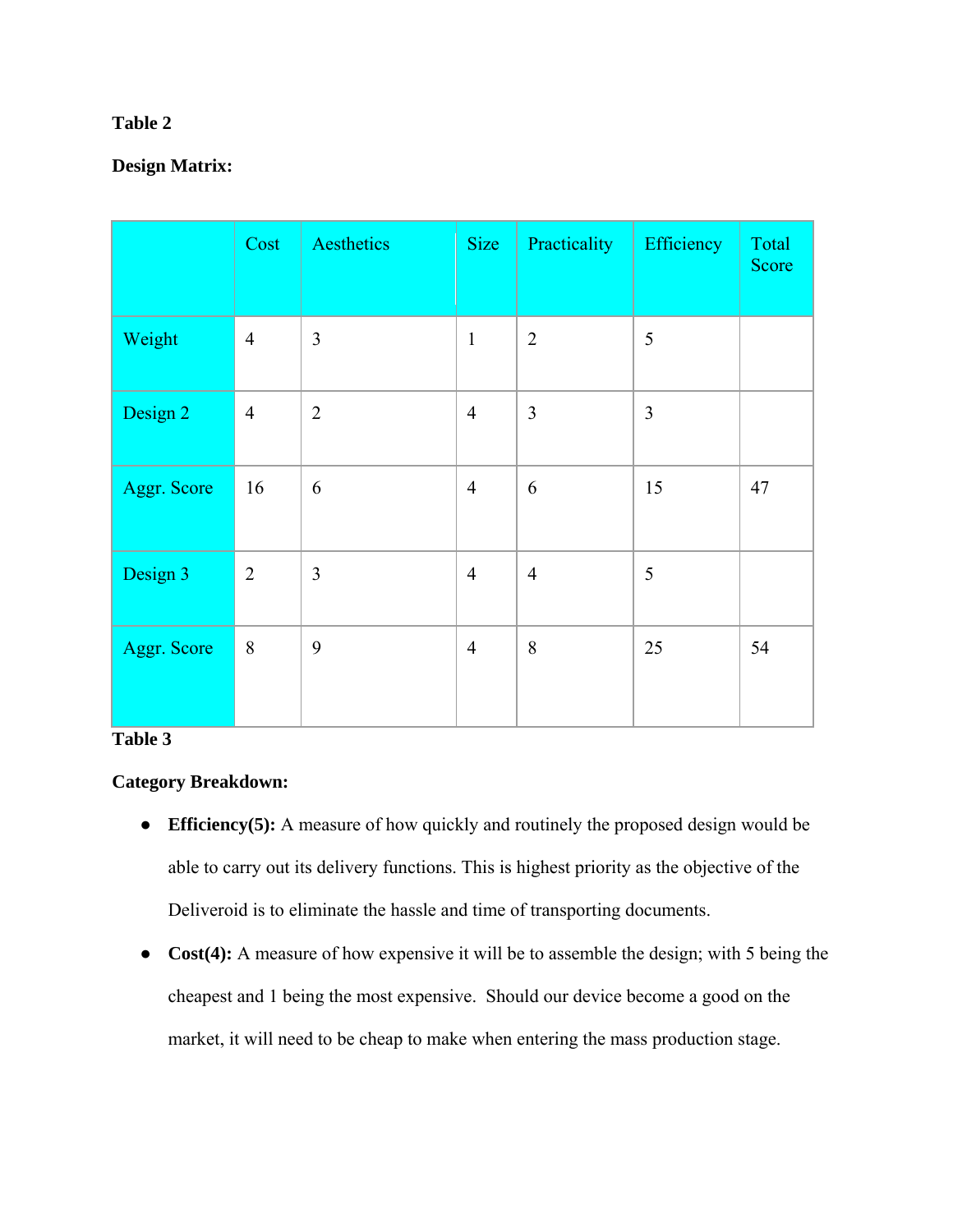- **Aesthetics(3):** A measure of aesthetically pleasing the design is. This is important when considering the current status of the art. Most successful Autonomous robots not only accomplish their object efficiently but also do so with a design that is appealing.
- **Practicality(2):** A measure of the Ease of use of the design. It also raises the question of "would an actual person incorporate such a design into their life" This is lower in priority as we suspect that most of those who would obtain a Deliveroid have done so, as the idea of having stacks of important documents transferred not by hand is very practical.
- **Size(1):** A not too important literal measurement of the size of the design. We feel that size does not matter too much as long as the designs aesthetics are able to have it be distinguishable in an office setting.

#### **Top Design choice (Design #3) reasoning:**

As seen in Table 3 above, using the design matrix, Design #3 came out on top with a score of 54 beating Design #2's score of 47. For this reason, the team chose to move forward with Design #3 as the top design.

#### **Software Operation Overview:**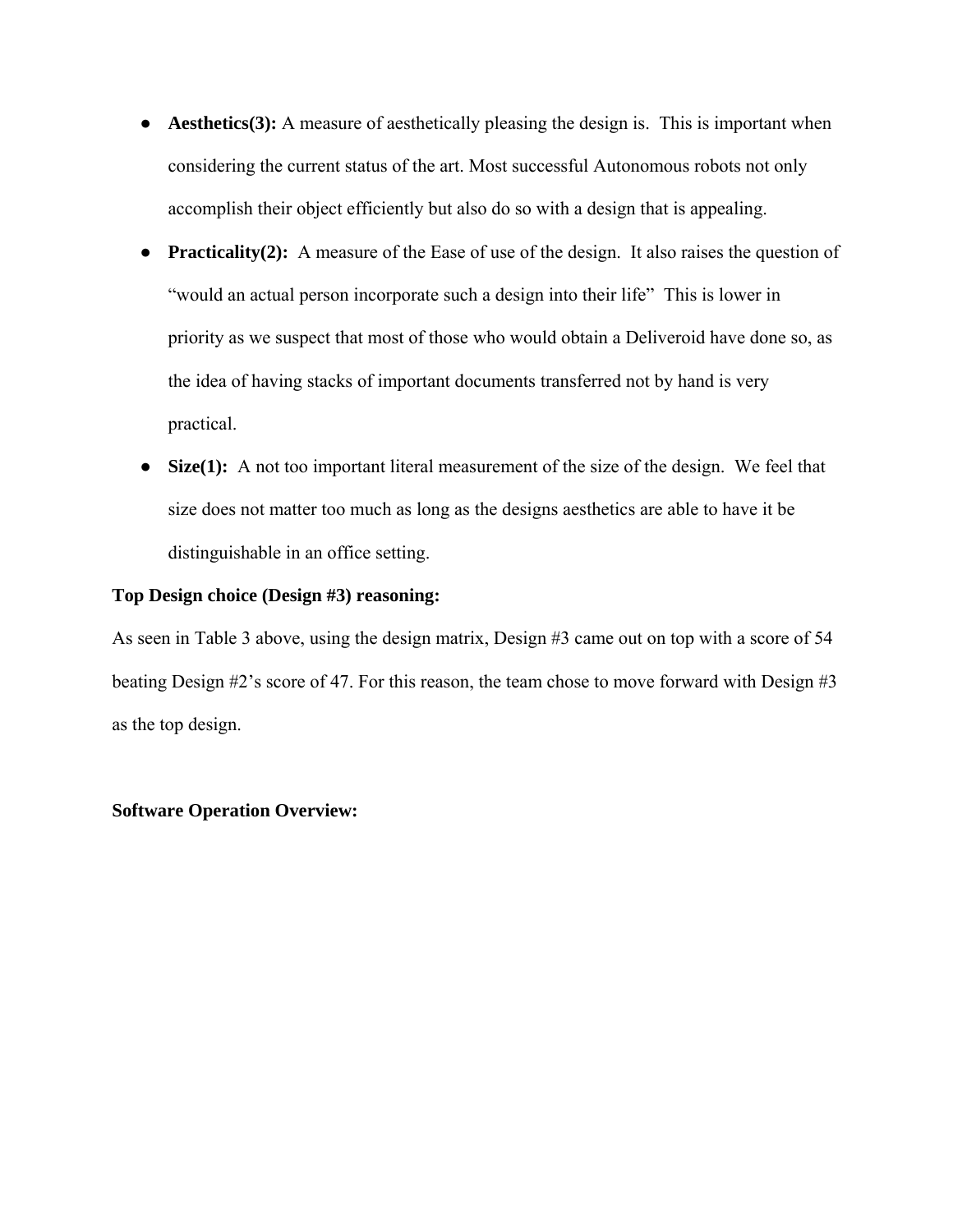

This diagram depicts the process by which the robot will potentially be interfaced with by a user and how it uses the information to go to a specific loading point and then find its way to the intended destination. It is all done through the internet which means it requires a simple web server to process input data from users.

#### **Hardware Overview:**